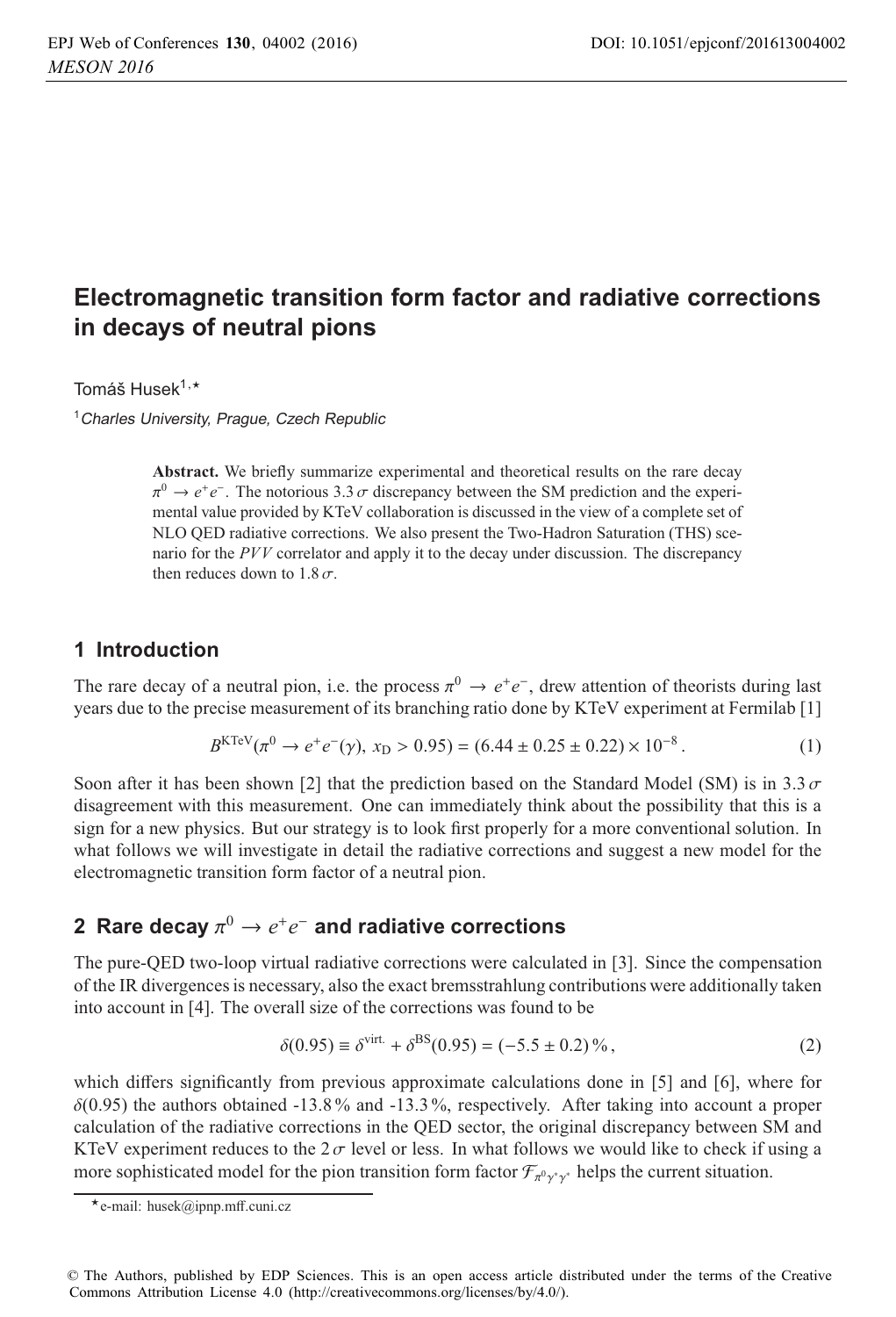#### **3 Two-Hadron Saturation for the** *PVV* **correlator**

Within a family of large-*Nc* motivated resonance-saturation models for the *PVV* correlator in the chiral limit, we consider the following ansatz [7]:

$$
\Pi^{\text{THS}}(r^2; p^2, q^2) = \frac{B_0 F^2}{r^2 (r^2 - M_P^2)} \frac{P(r^2; p^2, q^2)}{(p^2 - M_{V_1}^2)(p^2 - M_{V_2}^2)(q^2 - M_{V_1}^2)(q^2 - M_{V_2}^2)}.
$$
(3)

We have taken into account two multiplets in both vector and pseudoscalar channel. To our knowledge such an approach was not used in the literature before. Together with the constraints we apply further we call this approach the Two-Hadron Saturation (THS). In the numerator there stands a general polynomial which is symmetric in  $p^2$  and  $q^2$ . Since the correlator must drop at large momenta, we can, in the very beginning, restrict the number of free parameters to 22, so the polynomial looks as follows:

$$
P(r^2; p^2, q^2) = c_0 p^2 q^2 + c_1 [(p^2)^3 q^2 + (q^2)^3 p^2] + c_2 (r^2)^2 p^2 q^2 + \dots
$$
 (4)

To minimize the number of unknown parameters, we apply high- as well as low-energy theoretical constraints. First we demand satisfying of the leading-order OPE constraints [8] by our ansatz. Next, we define the  $\pi VV$  correlator:

$$
\mathcal{F}_{\pi V V}(p^2, q^2) \equiv \frac{1}{Z_{\pi}} \lim_{r^2 \to 0} r^2 \Pi(r^2; p^2, q^2), \qquad (5)
$$

where  $Z_{\pi} = B_0 F$  denotes the overlap between the pion field and the pseudoscalar quark current. Instead of involving subleading orders in the high-energy expansion we in addition apply the Brodsky– Lepage (B-L) constraint [9] on the resulting  $\pi VV$  correlator. Finally, after matching at the photon point to the chiral anomaly we are left with a correlator that appears to have only one free dimensionless parameter κ:

$$
\mathcal{F}_{\pi V V}^{\text{THS}}(p^2, q^2) = -\frac{N_c}{8\pi^2 F} \frac{M_{V_1}^4 M_{V_2}^4}{(p^2 - M_{V_1}^2)(p^2 - M_{V_2}^2)(q^2 - M_{V_1}^2)(q^2 - M_{V_2}^2)} \times \left\{1 + \frac{\kappa}{2N_c} \frac{p^2 q^2}{(4\pi F)^4} - \frac{4\pi^2 F^2 (p^2 + q^2)}{N_c M_{V_1}^2 M_{V_2}^2} \right\} \times \left\{6\right\}
$$

We determine the value of this parameter from the fit to the  $\omega$ -π transition form factor measurements with the result  $\kappa = 21 \pm 3$ . Note that our result is independent of the mass  $M_p$  of the first pseudoscalar excitation. This happens due to the fact that at the end of the day we could conveniently rescale the only free parameter left. For the mass of the first vector-meson multiplet  $M_{V_1}$  we use the physical masses of  $\rho$  or  $\omega$  mesons. To account for the uncertainty given by taking only two multiples out of the whole tower of resonances, we vary the mass of the second multiplet  $M_V$ , within a range given by physical masses of the first and second vector-meson excitations, i.e.  $M_{V_2} \in [1400, 1740] \text{ MeV}$ .

By construction, our approach satisfies all the theoretical LO constraints given by QCD and might be compared with other models, like Vector-Meson Dominance (VMD), which violates OPE, or Lowest-Meson Dominance (LMD), which strongly violates B-L.It is worth to note that in the singly off-shell regime, the correlator does not depend on  $\kappa$ , so we have a full predictive power for associated quantities.